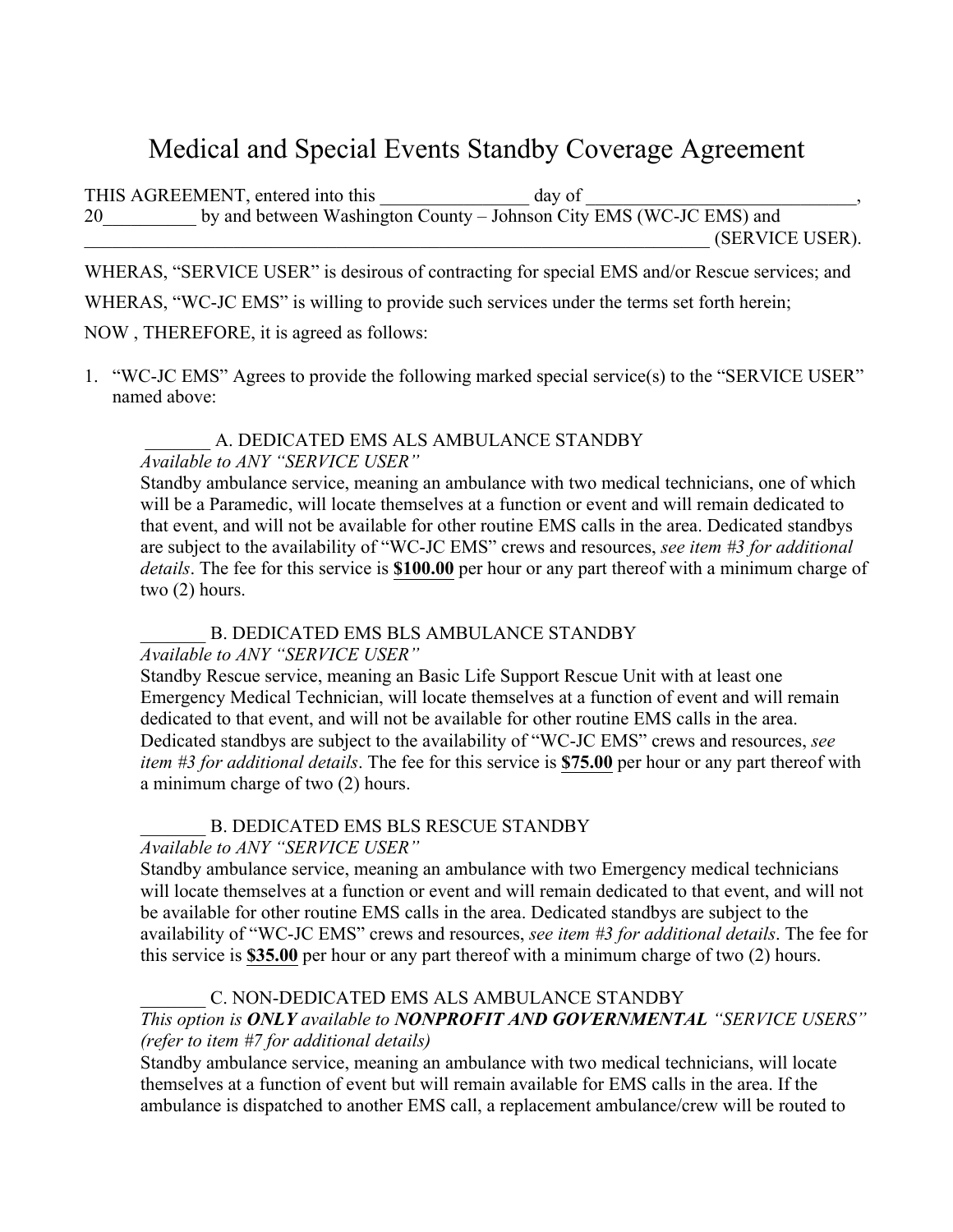the events as soon as possible, but consistent event coverage is not guaranteed and gaps in coverage may occur. There is no fee for this service.

### D. NON-DEDICATED EMS BLS RESCUE STANDBY

### *This option is ONLY available to NONPROFIT AND GOVERNMENTAL "SERVICE USERS" (refer to item #7 for additional details)*

Standby Rescue service, meaning an Basic Life Support Rescue Unit with at least one Emergency Medical Technician, will locate themselves at a function of event but will remain available for EMS calls in the area. If the BLS Unit is dispatched to another EMS call, a replacement unit/crew will be routed to the events as soon as possible, but consistent event coverage is not guaranteed and gaps in coverage may occur. There is no fee for this service.

E. OTHER EMS MEDICAL OR RESCUE STANDBY *Available to ANY "SERVICE USER"*  Standby ambulance or rescue service as defined in *Appendix A*. The fee for this service is **\$** per hour or any part thereof with a minimum charge of two (2) hours.

- 2. "WC-JC EMS" Agrees to provide the above marked special service(s) to the "SERVICE USER" named above for the dates, times, and locations specified in the "STANDBY AND USER INFORMATION SECTION."
- 3. **Due to the call volume of Washington County – Johnson City EMS, Dedicated Standby Services are subject to the availability of off-duty crews and availability of reserve ambulance/rescue units. In addition, even if a "SERVICE USER" requests and agrees to the conditions of Dedicated Standby Services, certain extreme, catastrophic, or immediate lifethreatening emergencies may still require "WC-JC EMS" to utilize technicians and equipment assigned to the Dedicated Standby. If this occurs during a Dedicated Standby (with this AGREEMENT in place), and a lapse of onsite EMS coverage occurs, another ambulance or rescue unit and crew will be immediately routed to the event as soon as possible, and all fees associated with this AGREEMENT will be waived.**
- 4. Upon completion of Dedicated Standby Services, "WC-JC EMS" will bill "SERVICE USER" for all costs associated with this agreement and "SERVICE USER" agrees to pay all fees within 30 days of invoice receipt.
- 5. "WC-JC EMS" reserves the right to refuse any Special Services Agreement submitted by "SERVICE USER" less than 72 hours prior to the start time of requested Dedicated Standby Services event.
- 6. "SERVICE USER" agrees to pay \$150.00 in addition to hourly standby fees for any event for which the request for Dedicated Standby Services was received by "WC-JC EMS" less than 72 hours prior to the start time of the request Dedicated Standby Services event.
- **7. If the "SERVICE USER" is entering into this agreement as a NONPROFIT organization AND requesting a NON-DEDICATED STANDBY, a copy of the "SERVICE USER" organization's**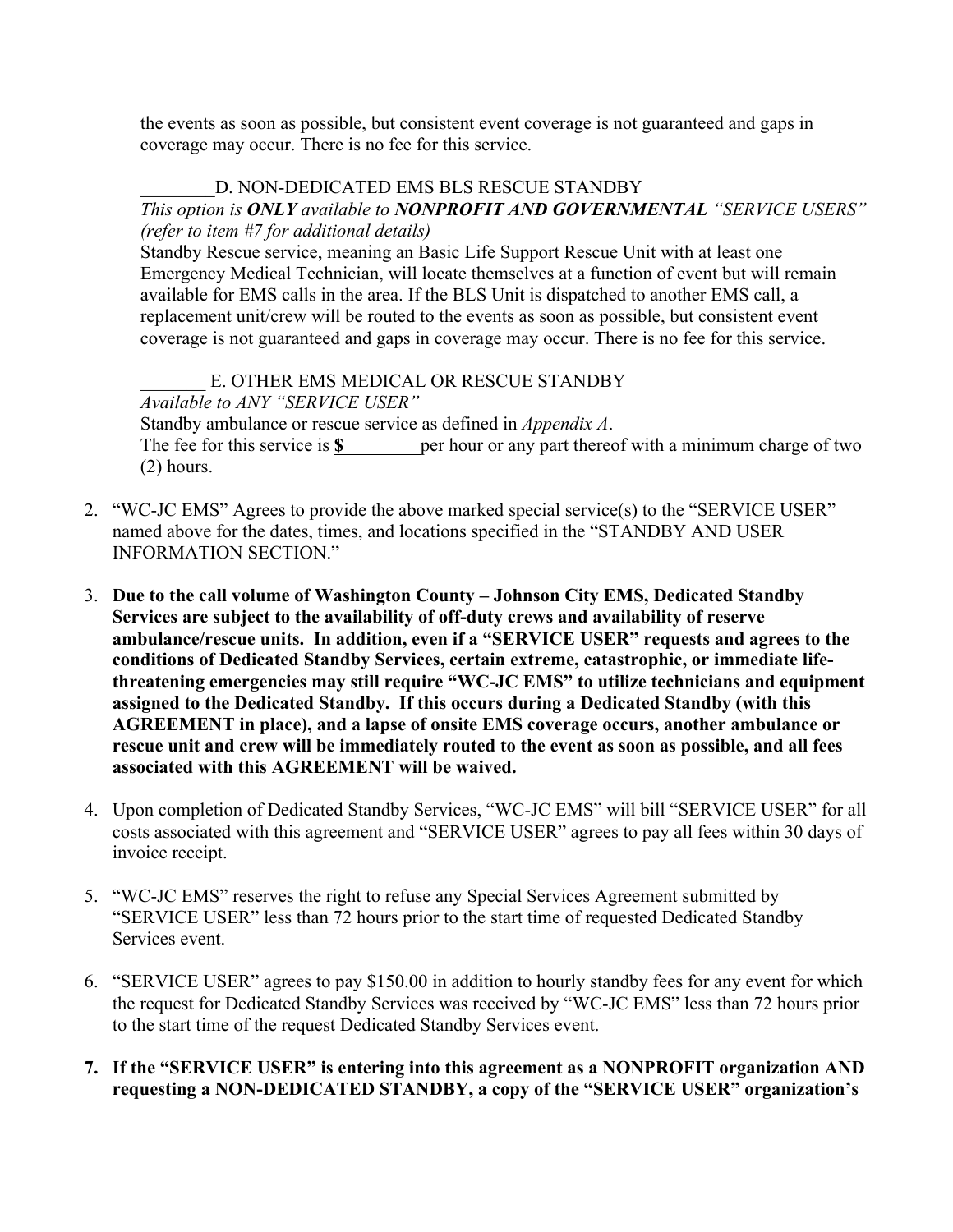**IRS Determination Letter MUST be attached to this agreement to qualify for waived fees. Governmental agency confirmation will be conducted by "WC-JC EMS" before any "SERVICE USER" filing as such will be provided services by "WC-JC EMS" for waived fees.**

- 8. The parties agree that commercial service/for profit events and users are not eligible for nondedicated standby (no fee) services and the "SERVICE USER" will be billed, and agrees to pay, for special EMS services following the conclusion of the event.
- 9. This Agreement shall begin upon approval of this document and shall terminate at the conclusion of the requested service performed. This Agreement may be cancelled by either party by giving 48 hours advance notice. Cancellation of event or requested service with less than 48 hours notice, for which "WC-JC EMS" incurred costs for either supplies or personnel, the "SERVICE USER" agrees to pay for actual time the EMS unit was dedicated (including travel) and/or for two hours of time, whichever is greater.
- 10. Nothing herein shall be construed to create a higher standard of care on the part of "WC-JC EMS" than generally recognized under the laws of the State of Tennessee Division of EMS.
- 11. The charges provided for herein reflect only those charges associated with making EMS services more readily available to the "SERVICE USER". The normal charges for care and transportation of patients will be the responsibility of the patient.
- 12. "WC-JC EMS" shall supply an EMS unit with the necessary equipment, tools, materials, and/or supplies as outlined by the Tennessee Department of Health Division Office of Emergency Medical Services to accomplish the job agreed to be performed unless otherwise agreed in writing.
- 13. The "SERVICE USER" agrees to provide a means of shelter from the environment sufficient enough to perform the requested service and sanitation provisions for the "WC-JC EMS" personnel if the situation deems necessary.
- 14. Neither federal, nor state, nor local income tax nor payroll tax of any kind shall be withheld or paid by the "SERVICE USER" on behalf of the "WC-JC EMS" personnel. "WC-JC EMS" personnel shall not be treated as employees of the "SERVICE USER" with respect to the services performed hereunder for federal or state tax purposes. .
- 15. "WC-JC EMS" personnel providing the requested service shall not be charged for admission or entry fee to the event for which they have been requested.
- 16. Washington County Johnson City EMS provides workers compensation and liability insurance for its employees and volunteers that render services in the course of their duty with Washington County - Johnson City EMS and in accordance with Washington County - Johnson City EMS policies and procedures.
- 17. **RELEASE OF LIABILITY:** "SERVICE USER" agrees to hold Washington County Johnson City EMS harmless for any damages or liability whatsoever arising out of any acts or omissions of the "WC-JC EMS" personnel, or anyone else working under or with the "WC-JC EMS" personnel.

The "SERVICE USER" agrees to hold "WC-JC EMS" harmless for any damages or liability resulting from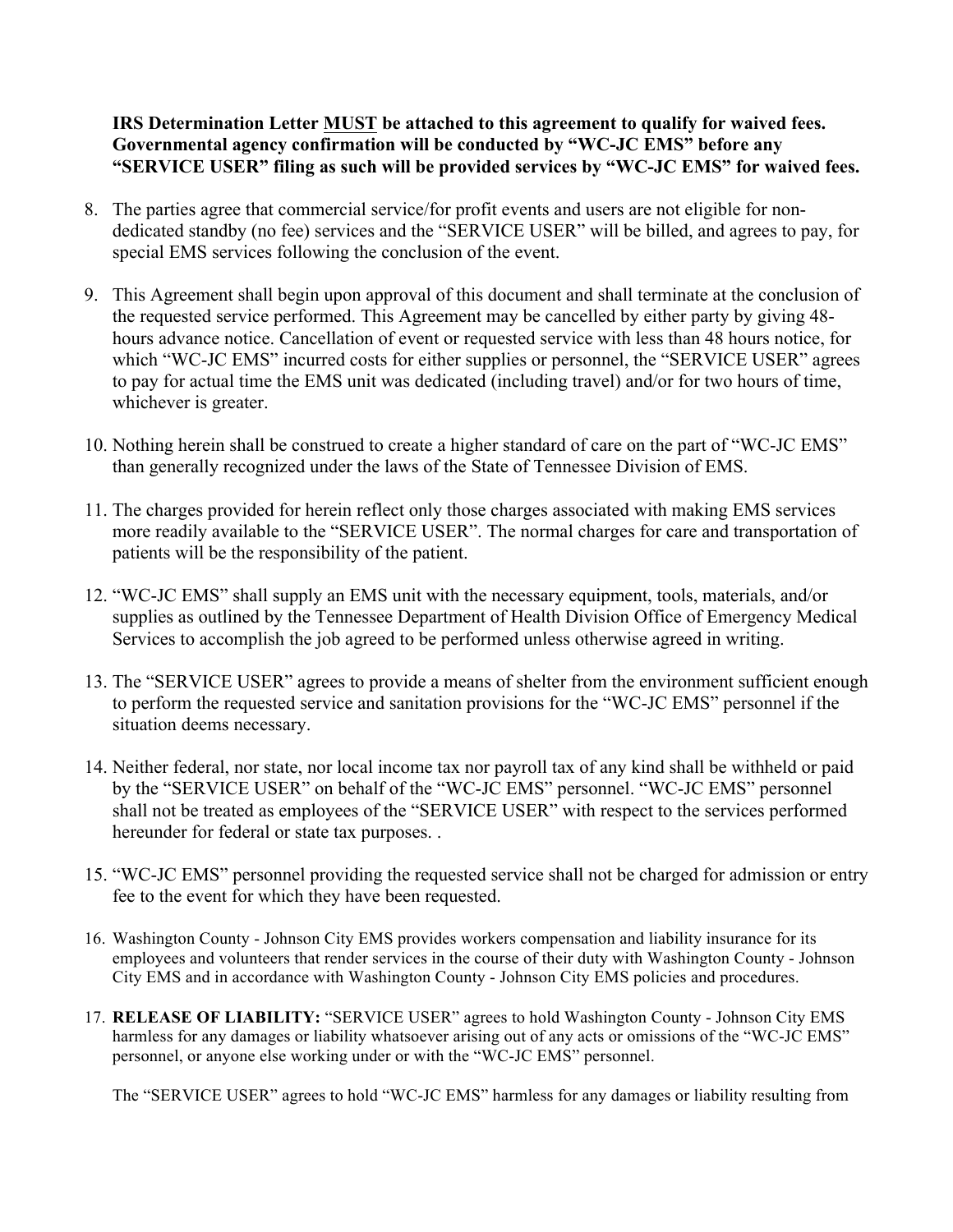insufficient staffing so long as "WC-JC EMS" has provide the staffing requested in this agreement. WC-JC EMS assumes no responsibility for adding additional staff unless requested to do so in writing by the "SERVICE USER".

- 18. **NON-WAIVER:** The failure of either party to exercise any of its rights under this Agreement for breach thereof shall not be deemed to be a waiver of such rights or waiver of any subsequent breach.
- 19. **NO AUTHORITY TO BIND WASHINGTON COUNTY – JOHNSON CITY EMS:** "WC-JC EMS" personnel have no authority to enter into contracts or agreements on behalf of Washington County - Johnson City EMS. This agreement does not create a partnership between the parties.
- 20. **DECLARATION BY "SERVICE USER":** "SERVICE USER" agrees to comply with all federal, state and local laws regarding business permits, certificates and licenses that may be required to carry out the work performed under this agreement.
- 21. Any notice given in connection with this Agreement shall be given in writing. Verbal notice may be given in conjunction with written notice when time does not permit adequate notice of a cancellation of the requested service or change in any part of this Agreement. Verbal notice may only be accepted by the Director of Washington County - Johnson City EMS or the Shift Captain.
- 22. **ASSIGNABILTIY:** This Agreement may not be assigned, in whole or in part, by "SERVICE USER".
- 23. **CHOICE OF LAW:** Any dispute under this Agreement or related to this Agreement shall be decided in accordance with the laws of the State of Tennessee.
- 24. **ENTIRE AGREEMENT:** This is the entire Agreement of the parties.
- 25. **SEVERABILITY:** If any part of this Agreement shall be held unenforceable, the rest of this Agreement will nevertheless remain in full force and effect.
- 26. **AMENDMENTS:** This Agreement may be supplemented, amended or revised only in writing by Agreements of the parties.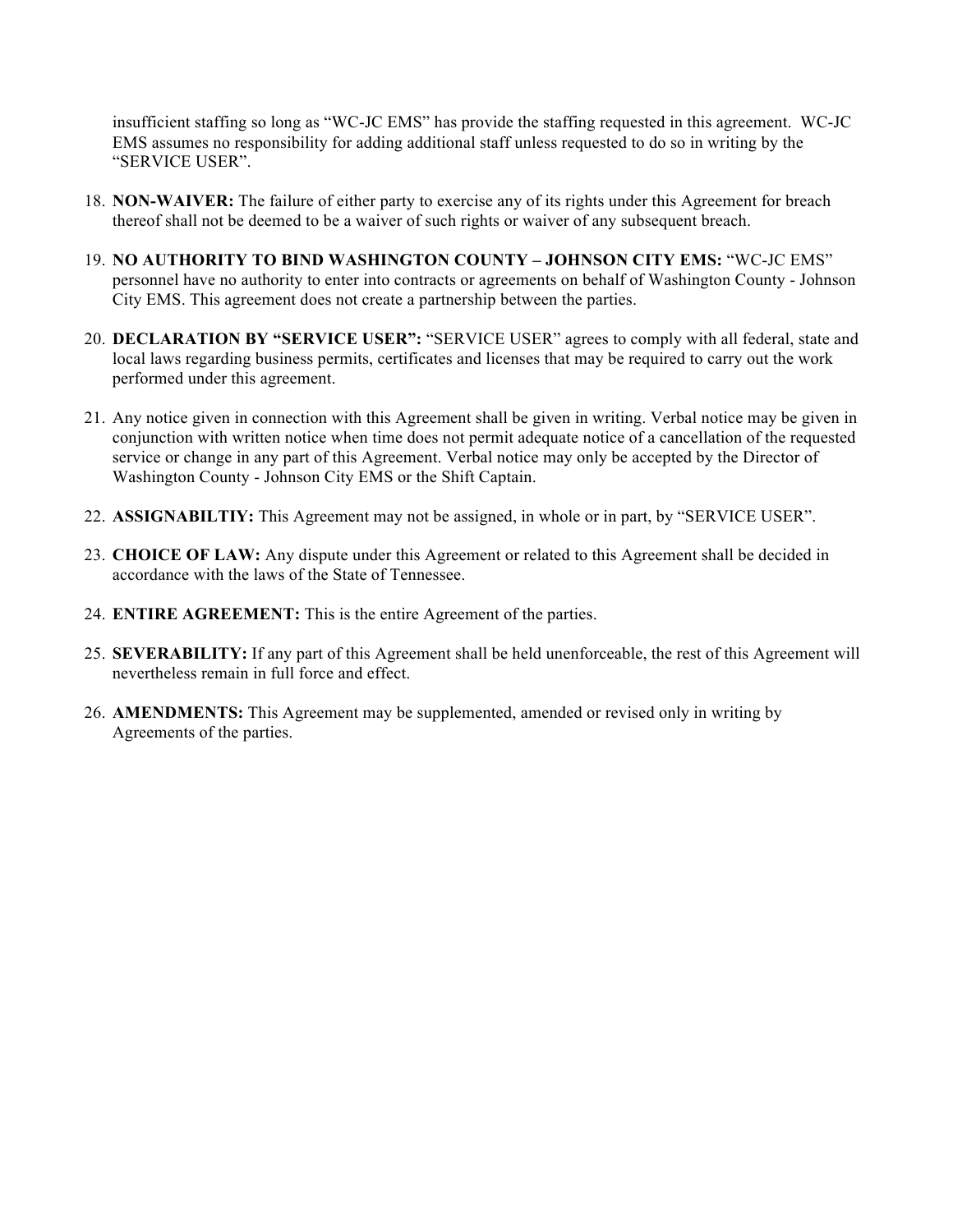

Medical and Special Events Standby Coverage Agreement

Washington County – Johnson City EMS 296 Wesley Street, Johnson City, TN 37601



## **STANDBY AND "SERVICE USER" INFORMATION**

The following "SERVICE USER" information will be used by WC-JC EMS for scheduling and billing for services. Any changes to the schedule shall require 48 hours notification.

| Name/Title of Event:                                                                                                                                                                                                           |                                                               |                                                                           |                                                                                                                                                                                                                                     |  |
|--------------------------------------------------------------------------------------------------------------------------------------------------------------------------------------------------------------------------------|---------------------------------------------------------------|---------------------------------------------------------------------------|-------------------------------------------------------------------------------------------------------------------------------------------------------------------------------------------------------------------------------------|--|
|                                                                                                                                                                                                                                |                                                               |                                                                           |                                                                                                                                                                                                                                     |  |
| Location of Event:                                                                                                                                                                                                             |                                                               |                                                                           |                                                                                                                                                                                                                                     |  |
| Event requires the following selected level of service:<br>$\Box$ Dedicated EMS ALS Ambulance Standby                                                                                                                          |                                                               | $\Box$ Non-Dedicated EMS ALS Ambulance Standby                            |                                                                                                                                                                                                                                     |  |
| $\Box$ Dedicated EMS BLS Ambulance Standby                                                                                                                                                                                     | $\Box$ Non-Dedicated EMS BLS Ambulance Standby                |                                                                           |                                                                                                                                                                                                                                     |  |
| $\Box$ Dedicated EMS BLS Rescue Standby                                                                                                                                                                                        | $\Box$ Non-Dedicated EMS BLS Rescue Standby                   |                                                                           |                                                                                                                                                                                                                                     |  |
|                                                                                                                                                                                                                                |                                                               | $\Box$ Other EMS Ambulance and/or Rescue Standby as outline in Appendix A |                                                                                                                                                                                                                                     |  |
|                                                                                                                                                                                                                                | If multiday event please list specific times and dates below. |                                                                           |                                                                                                                                                                                                                                     |  |
|                                                                                                                                                                                                                                |                                                               |                                                                           |                                                                                                                                                                                                                                     |  |
|                                                                                                                                                                                                                                |                                                               |                                                                           |                                                                                                                                                                                                                                     |  |
|                                                                                                                                                                                                                                |                                                               |                                                                           |                                                                                                                                                                                                                                     |  |
|                                                                                                                                                                                                                                |                                                               |                                                                           |                                                                                                                                                                                                                                     |  |
| Organization Name/Service User: 1988 Manual According to the Manual According of the Manual According to the Manual According to the Manual According to the Manual According to the Manual According to the Manual According  |                                                               |                                                                           |                                                                                                                                                                                                                                     |  |
| $\Box$ Entity Type: Corporation $\Box$ Not-For-Profit                                                                                                                                                                          |                                                               | $\Box$ Governmental                                                       | $\Box$ Other                                                                                                                                                                                                                        |  |
| Are you charging admission to the event?:                                                                                                                                                                                      | $\Box$ YES                                                    | $\Box$ NO                                                                 |                                                                                                                                                                                                                                     |  |
| Primary Contact Person's Name: 1988 and 1989 and 1989 and 1989 and 1989 and 1989 and 1989 and 1989 and 1989 and 1989 and 1989 and 1989 and 1989 and 1989 and 1989 and 1989 and 1989 and 1989 and 1989 and 1989 and 1989 and 19 |                                                               |                                                                           |                                                                                                                                                                                                                                     |  |
| Mailing Address (for billing): 1999.                                                                                                                                                                                           |                                                               |                                                                           |                                                                                                                                                                                                                                     |  |
|                                                                                                                                                                                                                                |                                                               |                                                                           | City: <u>City:</u> City: City: City: City: City: City: City: City: City: City: City: City: City: City: City: City: City: City: City: City: City: City: City: City: City: City: City: City: City: City: City: City: City: City: City |  |
| Phone $\#$ : Phone $\#$ 2 (if different):                                                                                                                                                                                      |                                                               |                                                                           |                                                                                                                                                                                                                                     |  |
|                                                                                                                                                                                                                                |                                                               |                                                                           |                                                                                                                                                                                                                                     |  |
| IN WITNESS WHEREOF, the parties hereto have executed this agreement on the date first noted above.                                                                                                                             |                                                               |                                                                           |                                                                                                                                                                                                                                     |  |
| "SERVICE USER" Representative                                                                                                                                                                                                  |                                                               | "WC-JC EMS" Representative                                                |                                                                                                                                                                                                                                     |  |
| Printed Name                                                                                                                                                                                                                   |                                                               | Printed Name                                                              |                                                                                                                                                                                                                                     |  |
| Signature                                                                                                                                                                                                                      |                                                               | Signature                                                                 |                                                                                                                                                                                                                                     |  |
| Date                                                                                                                                                                                                                           |                                                               | Date                                                                      |                                                                                                                                                                                                                                     |  |